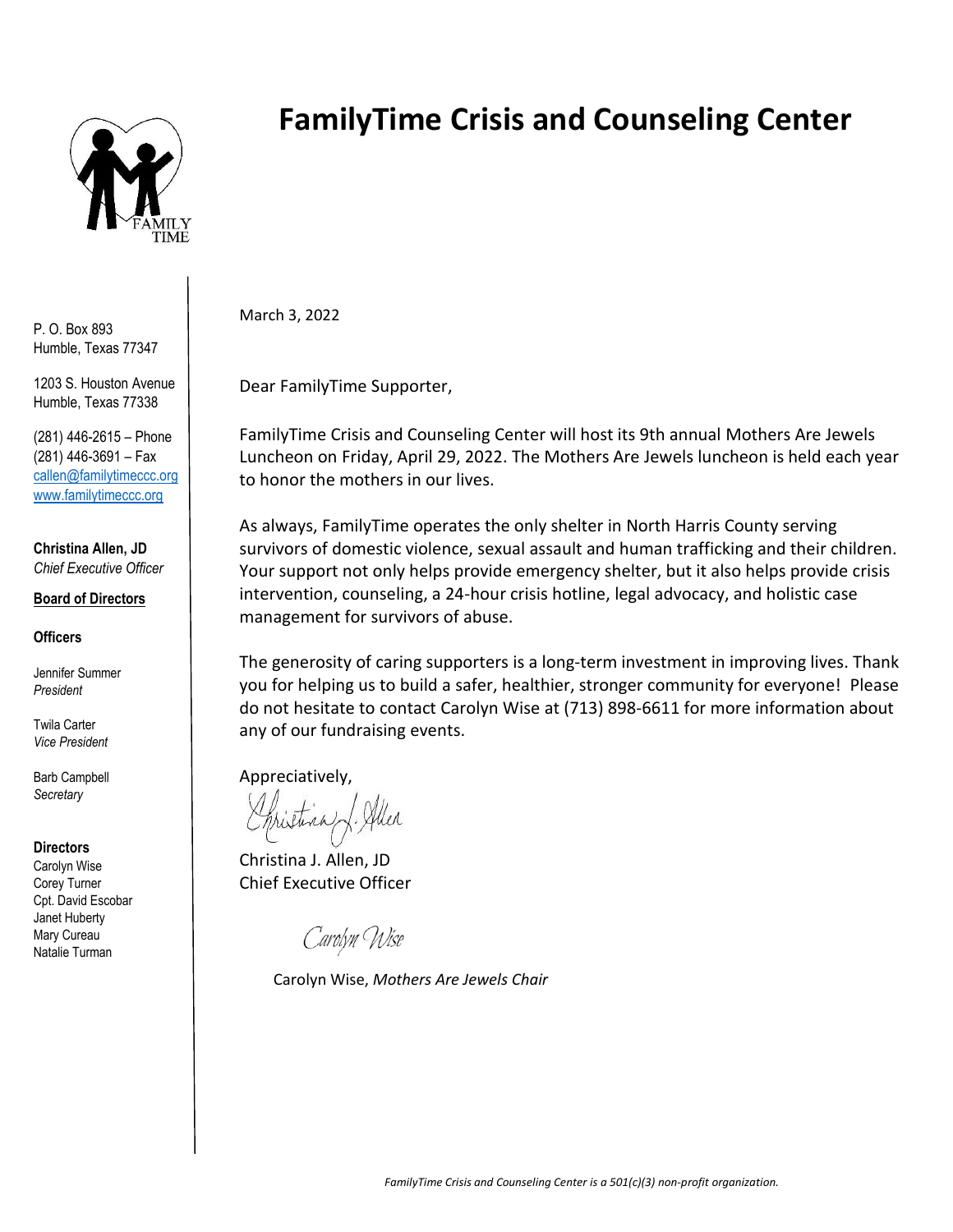**Mothers Are Jewels Luncheon Friday, April 29, 2022 Kingwood Country Club Chair – Carolyn Wise**



### **Hope Diamond Sponsor: \$5,000**

**Company Name and Website Link featured on FamilyTime MAJ Sponsor Page Recognition, MAJ Event Program & Signage, and social media prior to & following event. (2) PRIME Reserved Tables for (10), plus (1) Drink Ticket per person.**

### **Diamond Sponsor: \$2,500**

**Company Name and Website Link featured on FamilyTime MAJ Sponsor Page Recognition, MAJ Event Program & Signage, and social media prior to & following event. (1) PRIME Reserved Table for (10), plus (1) Drink Ticket per person.**

#### **SAPPHIRE SPONSOR: \$1,000**

**Company Name and Website Link featured on FamilyTime MAJ Sponsor Page, Recognition in MAJ Event Program & Signage. (1) Reserved Table for (10), plus (1) Drink Ticket per person.**

## **INDIVIDUAL TICKETS: \$75 Includes (1) Drink Ticket per person.**

- I am unable to attend the event but would like to make a monetary donation in  $\bigcap$ support of the cause.
- I am unable to attend the event but would like to contribute to the raffle with an item valued at or above \$50.